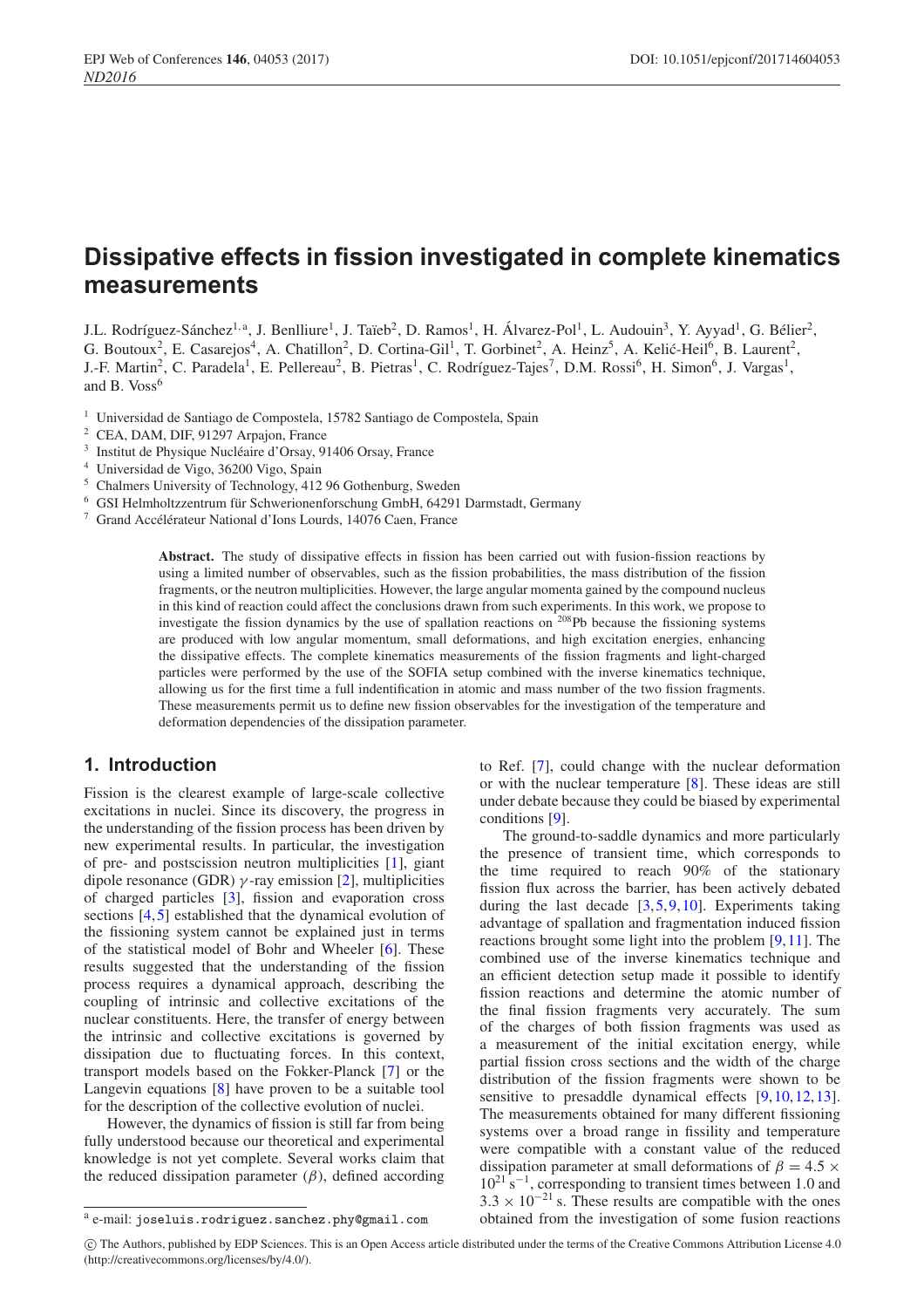

<span id="page-1-0"></span>**Figure 1.** Top schematic view of the experimental setup used in this work. Sizes are not to scale.

[\[9](#page-3-8),[14\]](#page-3-13). Moreover, the overall good description of the data over a broad range of excitation energies also validated previous conclusions on the temperature independence of the dissipation parameter  $[4,9,10,15]$  $[4,9,10,15]$  $[4,9,10,15]$  $[4,9,10,15]$  $[4,9,10,15]$  $[4,9,10,15]$  and references therein.

Postsaddle dissipative effects have been mostly investigated by measuring prescission particles and  $\gamma$ -rays emitted in fusion-fission reactions [\[8,](#page-3-7)[16](#page-3-15)[,17](#page-3-16)]. In some cases, fission or evaporation-residue cross sections were also measured, constraining presaddle effects. Because of the different saddle-to-scission deformations lengths reached in these reactions, pre- and postsaddle dissipative effects were enhanced by investigating low and high fissility systems, respectively. Most of the results obtained in these works seem compatible with presaddle reduced dissipation parameters between 2 and  $6 \times 10^{21}$  s<sup>-1</sup>, while the saddle-to-scission dynamics is better described by using larger values around  $30 \times$ 1021 s−1. However, these conclusions contradict recent results obtained with sophisticated Langevin calculations [\[14](#page-3-13)], where the value of the dissipation parameter slightly decreases with deformation.

In order to contribute to this discussion, we take advantage of the SOFIA setup [\[18](#page-3-17)] together with the inverse kinematics technique to obtain a complete characterization of both fission fragments. These measurements allow us for the first time to obtain the atomic and mass numbers of both fission fragments and their velocities simultaneously, defining new fission observables and correlations between them. In this work, these observables are used to investigate the magnitude and the temperature and deformation dependencies of the dissipation parameter.

#### **2. Experiment**

The experiment was carried out at the GSI facilities in Darmstadt (Germany), where the SIS18-synchrotron was utilized to accelerate heavy ions of <sup>208</sup>Pb at relativistic energies around 500*A* MeV. The ions were then guided to the experimental area *Ca*v*e C* to produce the fission reactions. Fig. [1](#page-1-0) shows a top-view schematic representation of the detector setup used in this experiment. The experimental setup is divided in two parts, one used to characterize the incoming beam ions and another dedicated to measure the fission fragments. The first part consists of a plastic scintillator detector (start) used to measure the time-of-flight (ToF) of the fragments, a multi-sampling ionization chamber (MUSIC) and a time projection chamber (TPC). These last two detectors provide the beam identification and its position on the target, respectively.

The second part consists of a double multi-sampling ionization chamber (Twin MUSIC), two multiwire proportional counters (MWPCs), a large acceptance dipole magnet (ALADIN) and a ToF Wall. The Twin MUSIC chamber has a central vertical cathode that divides its volume into two active parts, segmented in ten anodes each. These anodes provide ten independent energy-loss and drift-time measurements, which allow to obtain the atomic numbers with a resolution below 0.43 charge units full width at half maximum (FWHM) and the angles on the plane *X*-*Z* with a resolution below 0.6 mrad (FWHM). MWPCs, situated in front and behind the dipole magnet, provide the horizontal (*X*) and vertical (*Y*) positions of the fission fragments. The MWPC situated in front of the dipole magnet provides the *X* and *Y* positions with a resolution around 200  $\mu$ m and 1.5 mm (FWHM), respectively, while the MWPC situated behind the dipole magnet provides those positions with a resolution around  $300 \mu m$  and  $2 \text{ mm}$  (FWHM), respectively. A ToF Wall made of 28 plastic scintillators allows to measure the ToF of the fission fragments with respect to the start signal provided by the plastic scintillator located at the entrance of the experimental setup with a resolution around 40 ps (FWHM) [\[19\]](#page-3-18). The ALADIN magnet was set to a magnetic field of 1.6 T and its gap was filled with helium gas at atmospheric pressure. In addition, two pipes, also filled with helium gas at atmospheric pressure, were mounted in front of the Twin MUSIC chamber and behind the dipole magnet ALADIN. In all the cases, the helium gas was employed to reduce the energy and angular straggling of the fission fragments. The magnetic rigidity, velocity and atomic number of each fission fragment were used to obtain its corresponding mass number (*A*) with an average resolution of  $\Delta A/A \sim 0.63\%$  (FWHM).

Finally, light-charged particles (LCPs) emitted in coincidence with fission fragments were identified using a ToF wall detector (ToF of LCPs), placed in front the Twin MUSIC chamber. This detector consists of two detection planes of segmented plastic-scintillators, one with six horizontal paddles and another with six vertical paddles, which leave a square hole ( $12.5 \times 12.5 \text{ cm}^2$ ) in the center for the transmission of the fission fragments.

#### **3. Results**

These high-quality data allow us to obtain fission observables sensitive to the ground-to-saddle and saddle-to-scission dynamics, which are compared with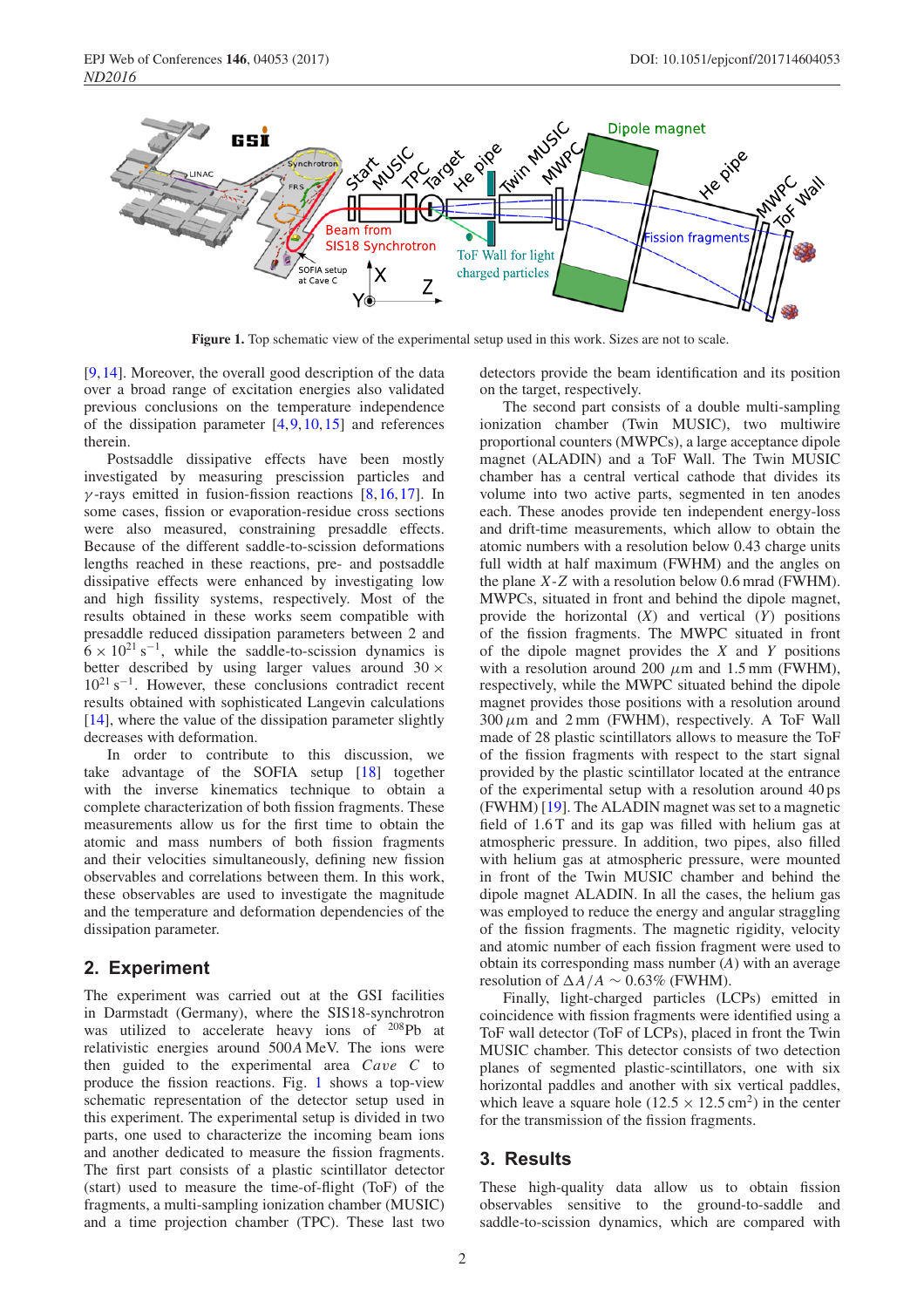state-of-the-art model calculations to obtain information on dissipation. The code INCL4.6 [\[20](#page-3-19)] was used to describe the first stage of the reaction between the proton and the lead nucleus as a series of independent nucleonnucleon collisions, which leave an excited prefragment or compound nucleus. The formed compound nucleus usually deexcites by emitting particles, and eventually fissioning. This last process is described by the deexcitation code ABLA07 which uses the Weisskopf formalism for the evaporation of particles, while the fission probability is determined by an analytical solution of the Fokker-Planck equation that provides a time-dependent fissiondecay width. For the description of the saddle-to-scission dynamics we use the Hofmann-Nix formalism according to Ref. [\[21\]](#page-3-20). Other details can be found in Ref. [\[22\]](#page-3-21).

The first observable used in this work is the sum of the charges of the final fission fragments  $Z_1 + Z_2$ . This quantity is correlated with the impact parameter and thus with the initial excitation energy gained by the fissioning nucleus. The reason is that the excitation energy gained by the prefragments is strongly correlated with the number of knockout nucleons during the intranuclear cascade process. As shown in Ref. [\[13\]](#page-3-12), the average excitation energy of the fissioning system increases from 80 up to 350 MeV when decreasing  $Z_1 + Z_2$ . The second observable is the width of the charge distribution of the final fission fragments  $(\sigma_Z)$ , which is expected to strongly depend on the temperature of the system around the saddle point. Because the emission of protons after the saddle point is very improbable, the correlation between these two observables is used to investigate the fission dynamics at small deformations. In addition, the width of the charge distribution depends on neither the entrance channel nor on the bombarding energy of the projectile [\[12](#page-3-11),[13\]](#page-3-12). This fact is shown in Fig.  $2(a)$  $2(a)$ , where this observable is displayed for the reaction  $208Pb + p$  at different kinetic energies. As can be seen, the width of the charge distribution is very similar for each fissioning system. The third observable used for the characterization of the fission process is the fission cross section. At low energies this quantity is strongly correlated with the height of the fission barrier. But at higher energies, the fission probability is also affected by the time needed for the transfer of energy between intrinsic and collective degrees of freedom. Because the fission cross sections are defined by the saddle point, this observable is also used to constrain the fission dynamics at small deformations.

In Figs.  $2(a)$  $2(a)$  and  $2(b)$  we display the widths of the charge distributions of the fission fragments and the fission cross section as a function of the atomic number of the fissioning system  $Z_1+Z_2$ , respectively. On the one hand, in Ref. [\[12\]](#page-3-11) was demonstrated that the widths of the charge distributions are not sensitive to the value of the dissipation parameter. But assuming that the width of the charge distribution depends on the temperature at the saddle point, this observable should be sensitive to the value of the level-density parameter because it correlates the excitation energy with the temperature. In this sense, in Fig.  $2(a)$  $2(a)$  we show model calculations considering different parametrizations of the level-density parameter. As can be seen, Ignatyuk's parametrization for the level-density parameter provides the best description (solid line), while the other parametrizations underestimate the data.

<span id="page-2-0"></span>

**Figure 2.** Width of the atomic-number distribution of the fission fragments (a) and fission cross sections (b) as a function of the atomic number of the fissioning nuclei. The lines represent INCL4.6+ABLA07 calculations for different values of the leveldensity parameter and different values of the ground-to-saddle dissipation parameter  $\beta_{gs}$  in units of 10<sup>21</sup> s<sup>-1</sup>.

On the other hand, in Fig. [2\(](#page-2-0)b) the fission cross sections are used to constrain the value of the ground-to-saddle dissipation parameter  $\beta_{gs}$ , taking into account that the level-density parameter was constrained in Fig. [2\(](#page-2-0)a). As can be seen, a value of  $4.5 \times 10^{21}$  s<sup>-1</sup> provides the best description of these data (solid line).

Finally, the last observable is the average neutron excess of the final fission fragments as a function of the fissioning system  $Z_1+Z_2$  (see Fig. [3\)](#page-3-22). This observable is affected by the neutron evaporation up to the scission point, and thus is sensitive to the ground-to-scission dynamics. However, as the presaddle dynamics was constrained by the use of the fission cross sections and the widths of the charge distributions of the fission fragments, this new observable can be utilized to study the value of the postsaddle dissipation parameter. The comparison of this observable with model calculations allows us to determine the saddle-to-scission dissipation parameter  $\beta_{ss}$ , resulting in a value between 4.5 and  $6.5 \times 10^{21}$  s<sup>-1</sup>.

## **4. Conclusions**

Proton-induced fission reactions on 208 Pb at 500A MeV has been used to investigate the ground-to-scission fission